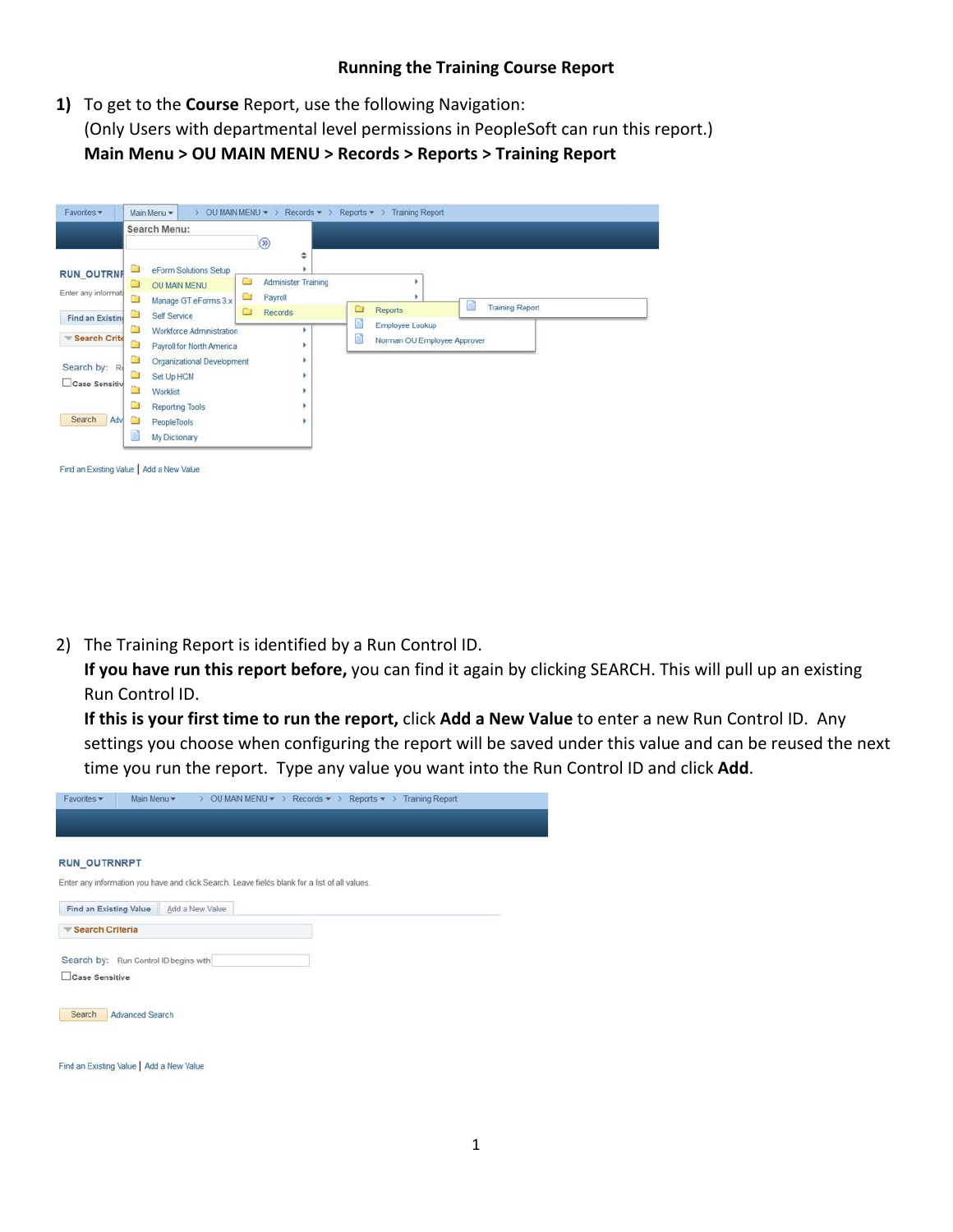You may choose any words contained in the Run Control ID to find the report you want. We recommend using "Department\_Training\_Report" so you can remember it for next time. (You can't have spaces between words.)

| Favorites -                   |                                          | Main Menu $\bullet$ > OU MAIN MENU $\bullet$ > Records $\bullet$ > Reports $\bullet$ > Training Report |  |  |
|-------------------------------|------------------------------------------|--------------------------------------------------------------------------------------------------------|--|--|
|                               |                                          |                                                                                                        |  |  |
| <b>RUN_OUTRNRPT</b>           |                                          |                                                                                                        |  |  |
| <b>Find an Existing Value</b> | <b>Add a New Value</b>                   |                                                                                                        |  |  |
| Run Control ID Report         |                                          |                                                                                                        |  |  |
| Add                           |                                          |                                                                                                        |  |  |
|                               | Find an Existing Value   Add a New Value |                                                                                                        |  |  |

- 3) This report will allow you to choose whether to see all courses available in the report or select specific courses for which you would like to see results. It will also allow you to choose whether you want to see the most recent record for each course all records for each course.
	- A.) Choose "**All Courses**" to report on all courses or **Select Courses** to report only on those you add to the table below. If choosing **All Courses**, proceed to Step 4. **(Note:** Your Department Access incudes all Departments you have access to in the PeopleSoft Department Tree.)

| Favorites -<br>Main Menu v<br>$\rightarrow$               | OU MAIN MENU ▼ > Records ▼ > Reports ▼ > Training Report               |                |
|-----------------------------------------------------------|------------------------------------------------------------------------|----------------|
| <b>OU Training Report</b>                                 |                                                                        |                |
| Run Control ID Report<br>Language English                 | Run<br><b>Process Monitor</b><br><b>Report Manager</b><br>$\checkmark$ |                |
| *Registration Dates Reporting Option:<br><b>Report On</b> | <b>Most Recent Registration Date</b><br>$\checkmark$                   |                |
| C All Courses<br>Select Courses                           |                                                                        |                |
| <b>Select Course(s)</b>                                   | First 1 of 1 D Last<br>Personalize   Find   2                          |                |
| <b>Course Code</b><br><b>Description</b><br>$\alpha$<br>1 | $+$<br>H.                                                              |                |
|                                                           |                                                                        |                |
| $\equiv$ Notify<br><b>同</b> Save                          | $\lambda$<br>$+$ Add                                                   | Update/Display |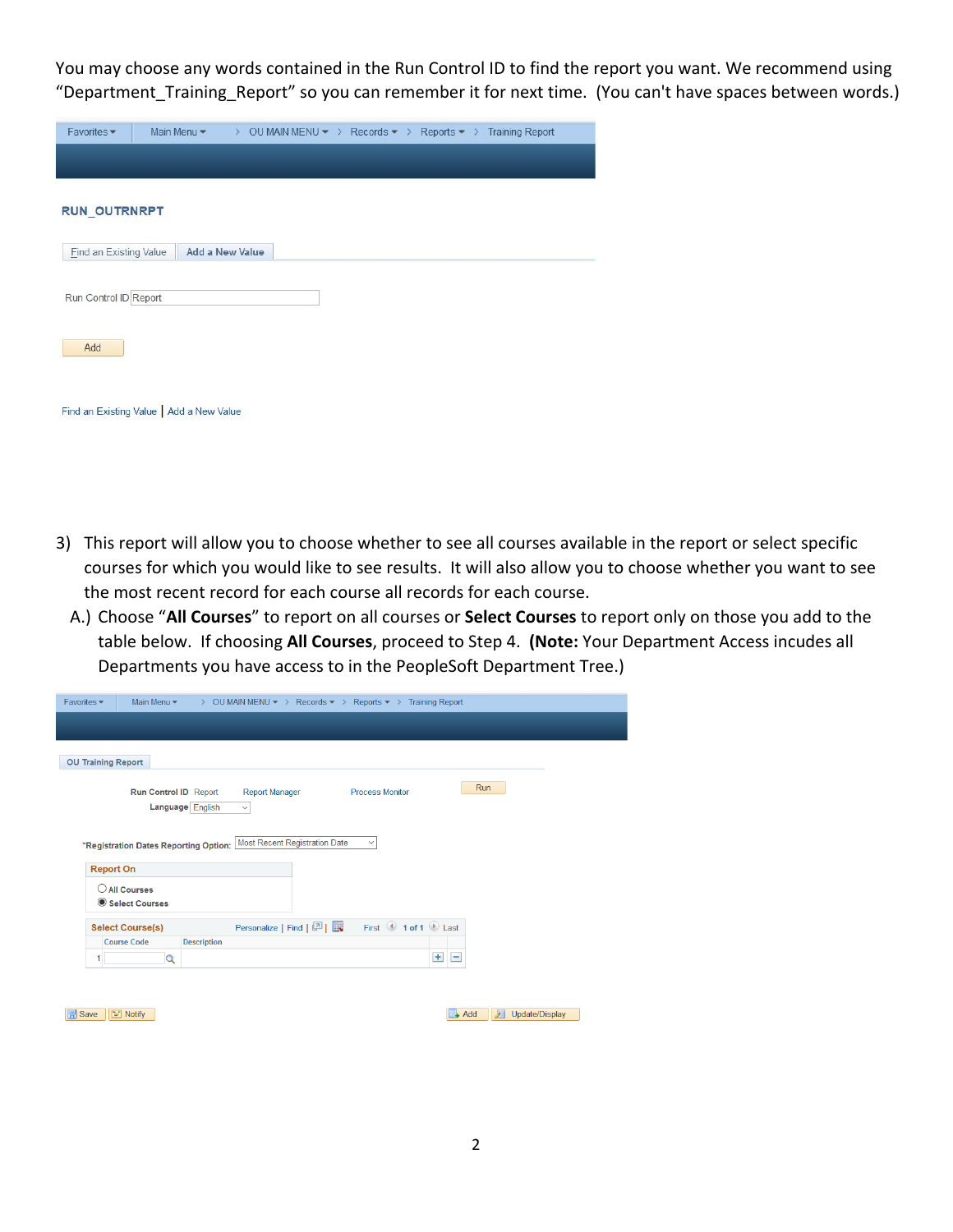B.) Choose "**Select Courses**" to select specific courses to report on. The report will only show records for the department(s) for which you have permissions.

| Favorites $\blacktriangleright$<br>Main Menu -<br>OU MAIN MENU ▼ > Records ▼ > Reports ▼ > Training Report<br>$\rightarrow$ |
|-----------------------------------------------------------------------------------------------------------------------------|
|                                                                                                                             |
| <b>OU Training Report</b>                                                                                                   |
| Run<br><b>Process Monitor</b><br>Run Control ID Report<br><b>Report Manager</b><br>Language English<br>$\checkmark$         |
| Most Recent Registration Date<br>$\checkmark$<br>*Registration Dates Reporting Option:<br><b>Report On</b>                  |
| $\bigcirc$ All Courses<br>Select Courses                                                                                    |
| First 1 of 1 2 Last<br>Personalize   Find   2  <br><b>Select Course(s)</b>                                                  |
| <b>Course Code</b><br><b>Description</b><br>$+$<br>Ξ<br>$\overline{Q}$<br>1                                                 |
| 囩<br><b>日</b> Save<br>$\equiv$ Notify<br>$\Box$ Add<br>Update/Display                                                       |

C.) After choosing "**Select Courses**", you will be able to add courses to the table below. Click the (+) button to add additional course codes. Click the magnifying glass to search for available course codes. You can use the (+) sign to add more courses or the (-) sign to delete courses you previously selected.

| Run<br>Run Control ID Report<br>Report Manager<br>Process Monitor                | Look Up Course Code                                                           | $\propto$ |
|----------------------------------------------------------------------------------|-------------------------------------------------------------------------------|-----------|
| Language English<br>$\rightarrow$                                                | Search by: Course Code v begins with                                          | Help      |
| Most Recent Registration Date<br>$\sim$<br>"Registration Dates Reporting Option: | Look Up<br>Cancel Advanced Lookup                                             |           |
| Report On                                                                        | <b>Search Results</b>                                                         |           |
| C All Courses                                                                    | View 100 First 1-18 of 10 Last                                                |           |
| Select Courses                                                                   | Course Code Description                                                       |           |
|                                                                                  | <b>ASBEST</b><br>Asbestos Awareness                                           |           |
| Personalize   Find   (Al)<br>First 1 1 of 1 & Last<br>Select Course(s)           | General Biosafety<br><b>BIOSAF</b><br><b>BLOODS</b><br>Blood Borne Pathogens  |           |
| Course Code<br>Description                                                       | Campus Security Authorities<br>CSA                                            |           |
| $+$ $-$<br>$\alpha$<br>$\mathbb{R}^n$                                            | Managing Bias Training<br><b>DEIBIA</b>                                       |           |
|                                                                                  | <b>DEIEMP</b><br>Employee Diversity Training<br><b>DOTSHP</b><br>DOT Shipping |           |
|                                                                                  | <b>EMPIX</b><br>Employee Title IX Training                                    |           |
| Add 2<br>Save [12] Notify                                                        | FERPA<br>FERPA Training                                                       |           |
|                                                                                  | <b>FNDMGT</b><br>Foundations in Management                                    |           |
|                                                                                  | <b>FSTRES</b><br>First Responders                                             |           |
|                                                                                  | GENSAF<br>Hazard Com/Gen Safety<br>HIPAA<br><b>HIPAA</b>                      |           |
|                                                                                  | Laboratory Safety<br>LABSAF                                                   |           |
|                                                                                  | OUFIRE<br>Sooner Fire Safety                                                  |           |
|                                                                                  | PCI<br>Payment Card Industry (PCI)                                            |           |
|                                                                                  |                                                                               |           |
|                                                                                  | Std of Conduct - ONL<br><b>STDCDT</b><br><b>TUBERC</b><br><b>TB Awareness</b> |           |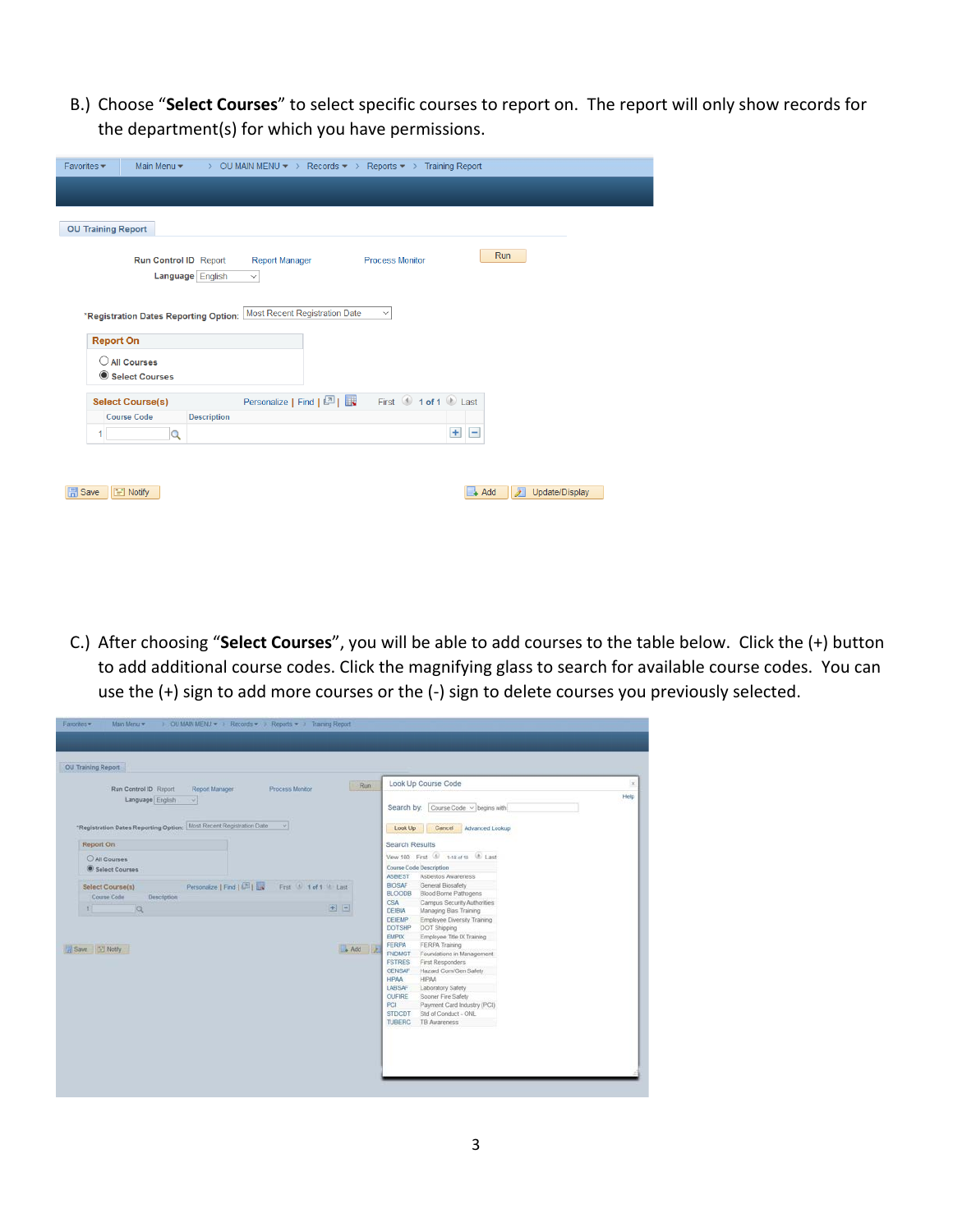4. After you have chosen whether to report on All Courses or Select Courses, click on **Run** at the top of the page to begin report generation.

| Favorites -                                                    | Main Menu $\bullet$ > OU MAIN MENU $\bullet$ > Records $\bullet$ > Reports $\bullet$ > Training Report                               |                                |
|----------------------------------------------------------------|--------------------------------------------------------------------------------------------------------------------------------------|--------------------------------|
|                                                                |                                                                                                                                      |                                |
| <b>OU Training Report</b>                                      |                                                                                                                                      |                                |
| Run Control ID Report<br>*Registration Dates Reporting Option: | <b>Process Monitor</b><br><b>Report Manager</b><br>Language English<br>$\checkmark$<br>Most Recent Registration Date<br>$\checkmark$ | Run                            |
| <b>Report On</b><br>$\bigcirc$ All Courses<br>Select Courses   |                                                                                                                                      |                                |
| <b>Select Course(s)</b>                                        | First $\bigcirc$ 1-4 of 4 $\bigcirc$ Last<br>Personalize   Find   2                                                                  |                                |
| Course Code                                                    | <b>Description</b>                                                                                                                   |                                |
| 1 HIPAA<br>$\alpha$                                            | <b>HIPAA</b>                                                                                                                         | $+$<br>$\equiv$                |
| 2 DEIBIA<br>$\Omega$                                           | <b>Managing Bias Training</b>                                                                                                        | $+$<br>-                       |
| 3 DEIEMP<br>$\Omega$                                           | <b>Employee Diversity Training</b>                                                                                                   | $+$<br>-1                      |
| 4 GENSAF<br>$\Omega$                                           | Hazard Com/Gen Safety                                                                                                                | $\ddot{}$<br>-                 |
| $\equiv$ Notify<br>$\mathbb{R}$ Save                           |                                                                                                                                      | r<br>$+$ Add<br>Update/Display |

A.) The default settings on the Process Scheduler Request window should be correct, but make sure that the Format dropdown has PDF selected. **The PDF format will provide files in both PDF and CSV formats.** Click on **OK**. The report will begin to generate.

| Process Scheduler Request                 |                     |                       |                          |                            |                     | $\times$<br>Help |
|-------------------------------------------|---------------------|-----------------------|--------------------------|----------------------------|---------------------|------------------|
|                                           |                     | Run Control ID Report |                          |                            |                     |                  |
| <b>Server Name</b>                        | $\checkmark$        | Run Date 01/29/2021   | $\overline{\mathbf{31}}$ |                            |                     |                  |
| Recurrence                                | $\checkmark$        | Run Time 2:55:55PM    |                          | Reset to Current Date/Time |                     |                  |
| <b>Time Zone</b>                          | Ω                   |                       |                          |                            |                     |                  |
| <b>Process List</b>                       |                     |                       |                          |                            |                     |                  |
| Select Description                        | <b>Process Name</b> | Process Type          | *Type                    | *Format                    | <b>Distribution</b> |                  |
| $\overline{\smile}$<br>OU Training Report | OUTRNRPT            | <b>SQR Report</b>     | Web                      | $\vee$ PDF                 | Distribution        |                  |
|                                           |                     |                       |                          |                            |                     |                  |
| Cancel<br>OK                              |                     |                       |                          |                            |                     |                  |
|                                           |                     |                       |                          |                            |                     |                  |
|                                           |                     |                       |                          |                            |                     |                  |
|                                           |                     |                       |                          |                            |                     |                  |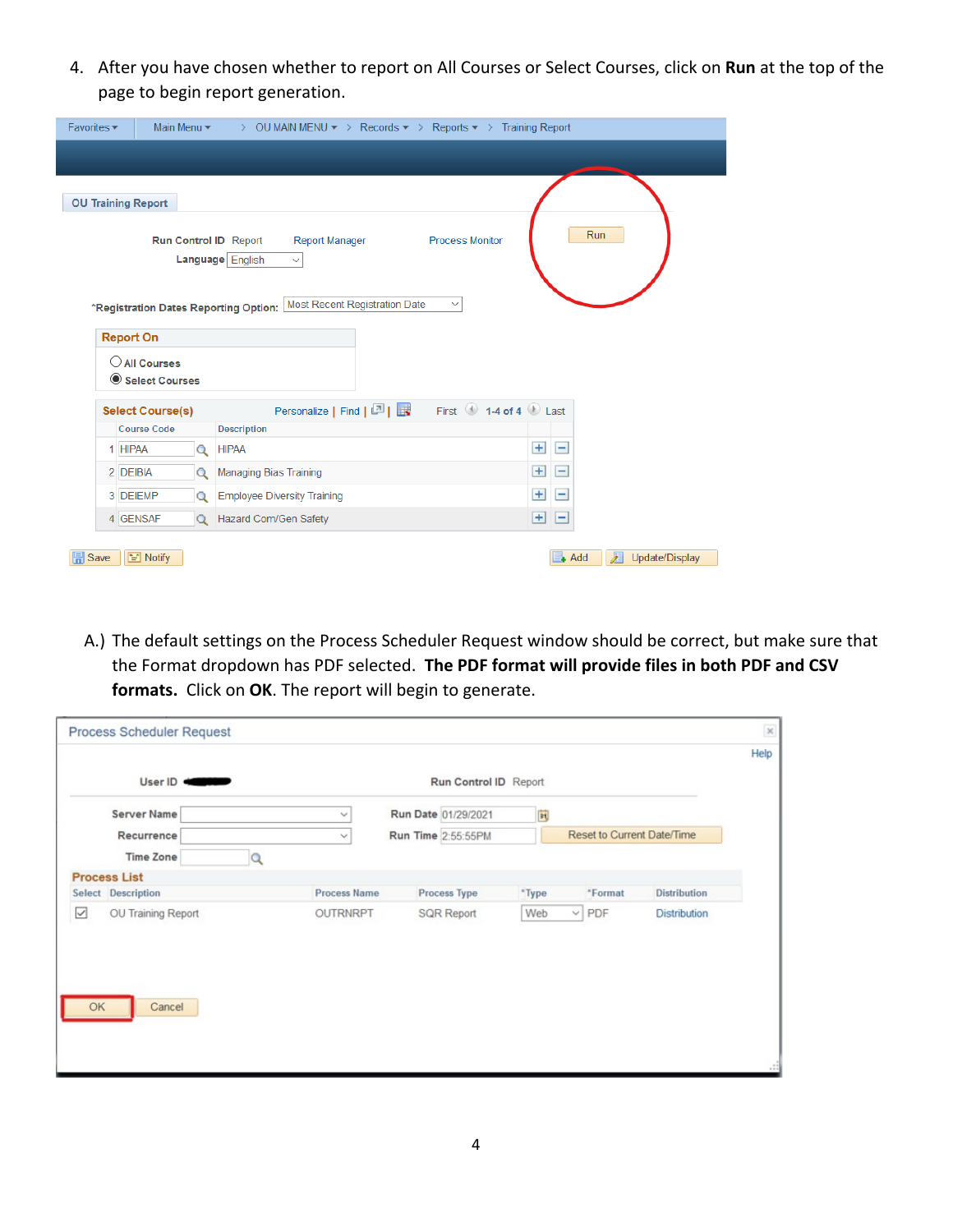5. To view the progress of the report, click on **Process Monitor**.

|    | <b>OU Training Report</b>                 |          |                                                                                                              |     |                          |     |  |
|----|-------------------------------------------|----------|--------------------------------------------------------------------------------------------------------------|-----|--------------------------|-----|--|
|    |                                           |          | <b>Process Monitor</b><br><b>Report Manager</b><br>Run Control ID Report<br>Language English<br>$\checkmark$ |     |                          | Run |  |
| () | <b>Report On</b><br><b>All Courses</b>    |          | Most Recent Registration Date<br>$\checkmark$<br>*Registration Dates Reporting Option:                       |     |                          |     |  |
|    | Select Courses<br><b>Select Course(s)</b> |          |                                                                                                              |     |                          |     |  |
|    | <b>Course Code</b>                        |          | <b>Description</b>                                                                                           |     |                          |     |  |
|    | 1 HIPAA                                   | Q        | <b>HIPAA</b>                                                                                                 | $+$ | $\overline{\phantom{0}}$ |     |  |
|    | 2 DEIBIA                                  | Q        | <b>Managing Bias Training</b>                                                                                | $+$ | -                        |     |  |
|    | 3 DEIEMP                                  | Q        | <b>Employee Diversity Training</b>                                                                           | $+$ | $\overline{\phantom{0}}$ |     |  |
|    |                                           |          |                                                                                                              |     |                          |     |  |
|    | 4 GENSAF                                  | $\alpha$ | <b>Hazard Com/Gen Safety</b>                                                                                 | $+$ | $\blacksquare$           |     |  |

A.) It can take a few minutes for the report to process. Click the **Refresh** button on the Process Monitor page until the Run Status lists "Success" and the Distribution Status lists "Posted," then click on **Details.**

|                                         | Process List                    | Server List           |                            |              |                     |                          |                          |      |        |                    |                                      |                            |
|-----------------------------------------|---------------------------------|-----------------------|----------------------------|--------------|---------------------|--------------------------|--------------------------|------|--------|--------------------|--------------------------------------|----------------------------|
|                                         | <b>View Process Request For</b> |                       |                            |              |                     |                          |                          |      |        |                    |                                      |                            |
| User ID                                 |                                 | $\alpha$              | Type                       | $\mathbb{M}$ | Last                | $\overline{\mathscr{C}}$ |                          | Days | $\sim$ | Refresh            |                                      |                            |
| Server                                  |                                 | $\check{\phantom{a}}$ | Name                       | $\alpha$     | Instance From       |                          | Instance To              |      |        | Report Manager     |                                      |                            |
|                                         | Run Status                      | $\sim$                | <b>Distribution Status</b> |              | $\backsim$          | ☑                        | Save On Refresh          |      |        |                    |                                      |                            |
|                                         |                                 |                       |                            |              |                     |                          |                          |      |        |                    |                                      |                            |
| $\alpha$                                |                                 |                       |                            |              |                     |                          |                          |      |        | $\frac{1}{2}$<br>и | $1-4$ of $4 -$<br>b.                 | b).                        |
|                                         | Instance                        | Seq.                  | Process Type               |              | <b>Process Name</b> | User                     | <b>Run Date/Time</b>     |      |        | <b>Run Status</b>  | <b>Distribution</b><br><b>Status</b> | <b>Details</b>             |
| <b>Process List</b><br>冊<br>Select<br>囗 | 335508                          |                       | SQR Report                 |              | <b>OUTRNRPT</b>     |                          | 01/29/2021 3:02:31PM CST |      |        | Success            | Posted                               | View All<br><b>Details</b> |
|                                         | 335496                          |                       | <b>SQR Report</b>          |              | OUTRNRPT            |                          | 01/28/2021 3:44:14PM CST |      |        | <b>Success</b>     | Posted                               | <b>Details</b>             |
| о<br>吅                                  | 335495                          |                       | <b>SQR Report</b>          |              | OUTRNRPT            |                          | 01/28/2021 3:41:10PM CST |      |        | <b>Success</b>     | Posted                               | <b>Details</b>             |

| Save | Notify |
|------|--------|
|------|--------|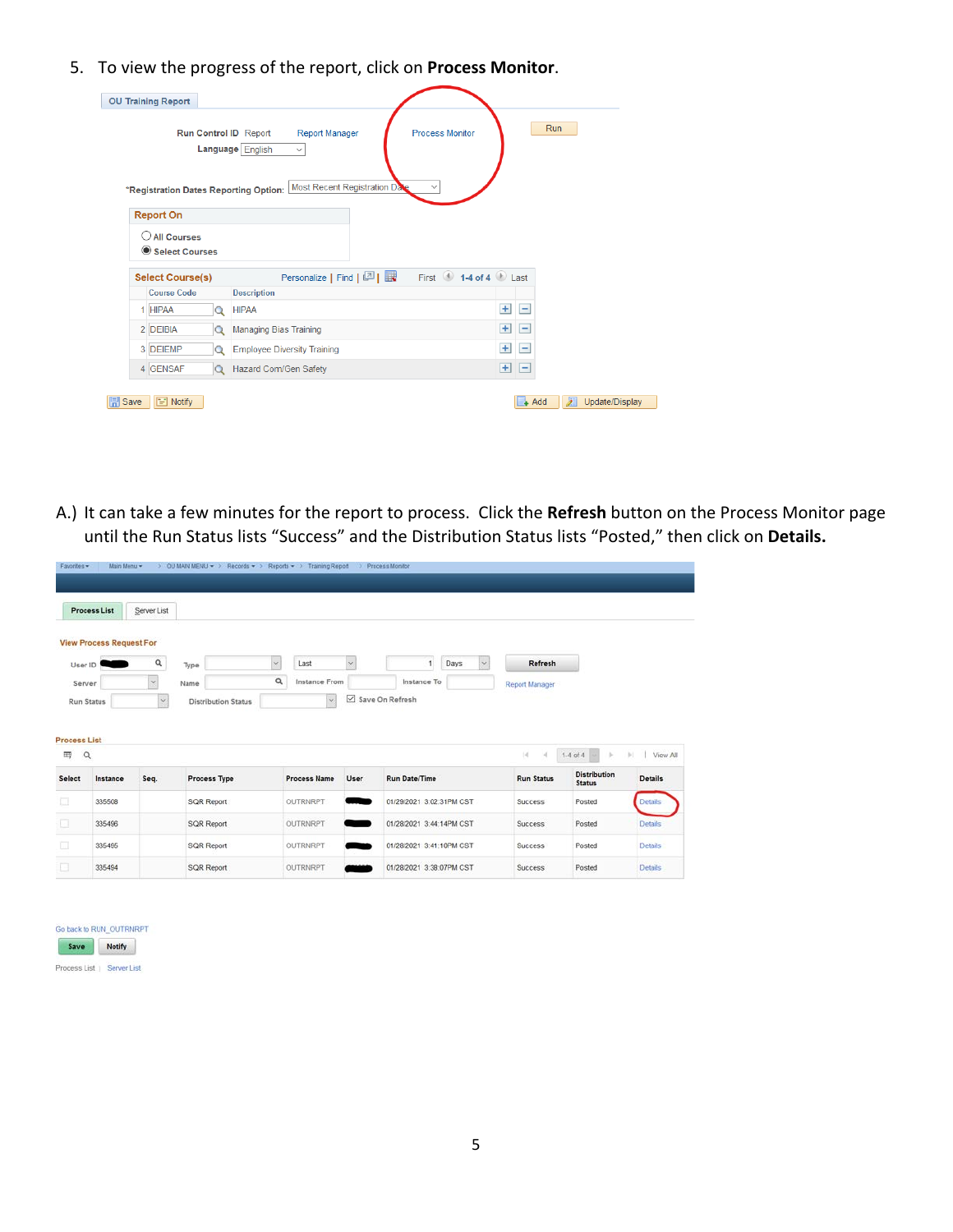## B.) In the Process Detail Window, click on **View Log/Trace**

|                    |                                             | <b>Process Detail</b>      |                      |          |                 | $\times$<br>Help |
|--------------------|---------------------------------------------|----------------------------|----------------------|----------|-----------------|------------------|
| <b>Process</b>     |                                             |                            |                      |          |                 |                  |
| Instance           | 335508                                      |                            | Type SQR Report      |          |                 |                  |
| Name               | OUTRNRPT                                    | Description                | OU Training Report   |          |                 |                  |
| Run Status Success |                                             | Distribution Status Posted |                      |          |                 |                  |
| Run                |                                             | <b>Update Process</b>      |                      |          |                 |                  |
| Run Control ID     | Report                                      |                            | <b>Hold Request</b>  |          |                 |                  |
|                    | Location Server                             |                            | Queue Request        |          |                 |                  |
|                    | Server PSNT                                 |                            | Cancel Request       |          |                 |                  |
| Recurrence         |                                             |                            | O Delete Request     |          |                 |                  |
|                    |                                             |                            | Re-send Content      |          | Restart Request |                  |
| Date/Time          |                                             | <b>Actions</b>             |                      |          |                 |                  |
|                    | Request Created On 01/29/2021 3:02:33PM CST |                            | <b>Parameters</b>    | Transfer |                 |                  |
| Run Anytime After  |                                             | 01/29/2021 3:02:31PM CST   | Message Log          |          |                 |                  |
|                    | Began Process At 01/29/2021 3:02:52PM CST   |                            | <b>Batch Timings</b> |          |                 |                  |
|                    | Ended Process At 01/29/2021 3:03:21PM CST   |                            | View Log/Trace       |          |                 |                  |
|                    |                                             |                            |                      |          |                 |                  |
|                    |                                             |                            |                      |          |                 |                  |
| OK<br>Cancel       |                                             |                            |                      |          |                 |                  |
|                    |                                             |                            |                      |          |                 |                  |
|                    |                                             |                            |                      |          |                 |                  |
|                    |                                             |                            |                      |          |                 |                  |

C.) You will have access to the .CSV file and the .PDF file in the File List. Click on the file and you can open or save it.

|               |                               | <b>View Log/Trace</b>      |                                 | ×<br>$\times$ |
|---------------|-------------------------------|----------------------------|---------------------------------|---------------|
| Proce         | Report                        |                            |                                 | Help<br>Help  |
|               | Report ID                     | Process Instance 335508    | Message Log                     |               |
|               | Name OUTRNRPT                 | Process Type SQR Report    |                                 |               |
|               | Run Status Success            |                            |                                 |               |
|               | OU Training Report            |                            |                                 |               |
| Run<br>Datell | <b>Distribution Details</b>   |                            |                                 |               |
|               | Distribution Node HCTST       | Expiration Date 02/05/2021 |                                 |               |
|               |                               |                            |                                 |               |
|               | File List                     |                            |                                 |               |
|               | Name                          | File Size (bytes)          | <b>Datetime Created</b>         |               |
|               | OUTRNRPT 335508 PDF           | 20,998                     | 01/29/2021 3:03:21.740079PM CST |               |
|               | OUTRNRPT_335508.out           | 170                        | 01/29/2021 3:03:21.740079PM CST |               |
|               | OUTRNRPT_for_excel_335508.CSV | 84,328                     | 01/29/2021 3:03:21.740079PM CST |               |
|               | SQR_OUTRNRPT_335508.log       | 1,966                      | 01/29/2021 3:03:21.740079PM CST |               |
|               | <b>Distribute To</b>          |                            |                                 |               |
|               | <b>Distribution ID Type</b>   | ·Distribution ID           |                                 |               |
|               | User                          |                            |                                 |               |
|               | Return                        |                            |                                 |               |
|               |                               |                            |                                 |               |

## 6. How to Read the Report

The generated report will contain a column that indicates attendance status. These can be one of the following E, C, D or blank:

E = Enrolled

C = Completed